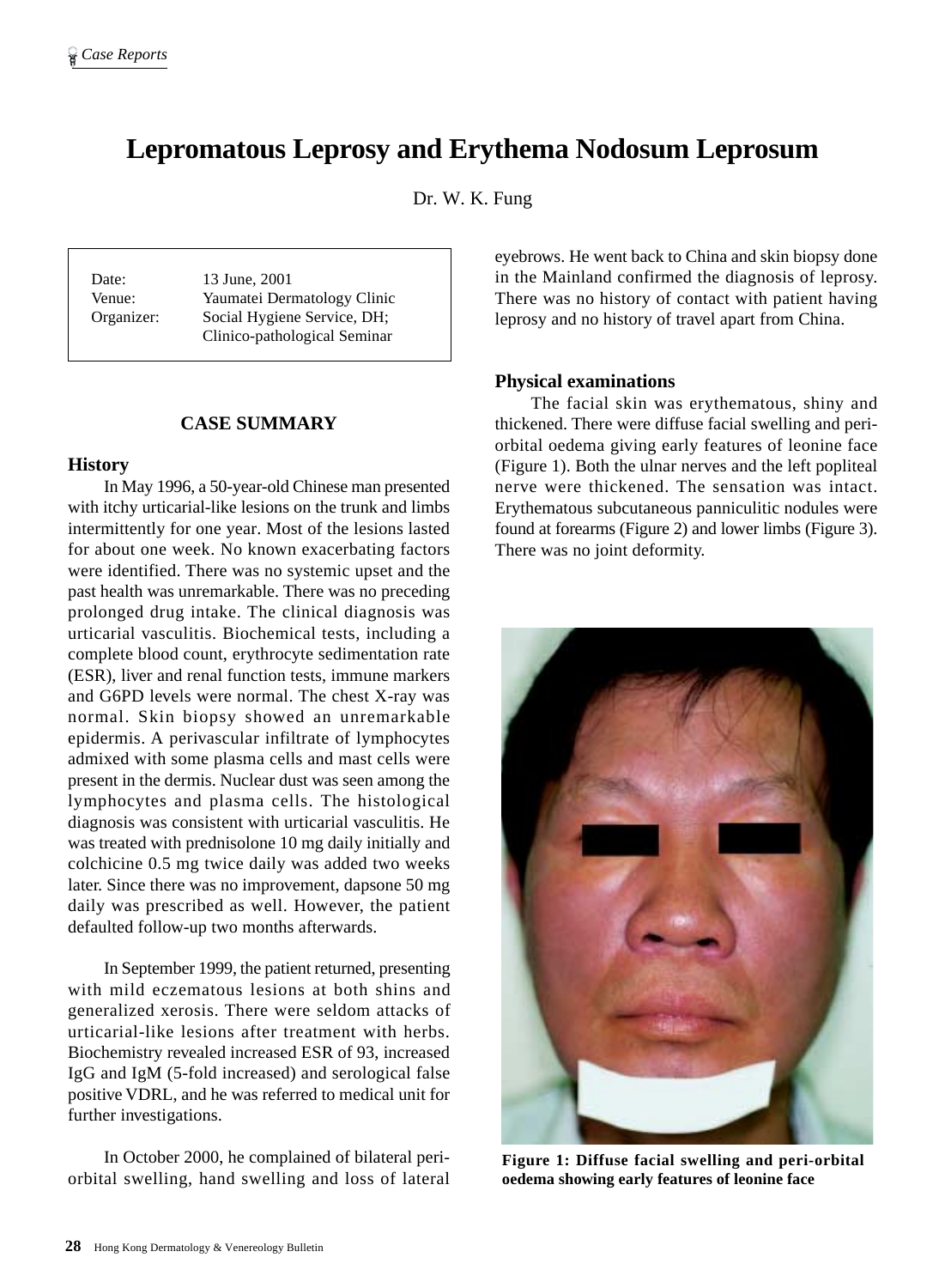

**Figure 2: Erythematous subcutaneous panniculitic nodules at forearms**



**Figure 3: Subcutaneous panniculitic nodules at lower limbs**

## **Investigations**

Skin biopsy from pre-auricular skin showed heavy infiltrate of foamy macrophages in the dermis. Many acid-fast bacilli were seen. The histological diagnosis was consistent with lepromatous leprosy. The bacteriological index was two and the morphological index was zero percent. Investigations done for the increased IgM were all normal. He was empirically treated with aspirin for hyperviscosity since November 2000.

## **Diagnosis**

The early manifestations of urticarial vasculitis may represent as a mild erythema nodosum leprosum (ENL) reaction, preceding the onset of a full-blown lepromatous leprosy for five years.

#### **Management**

The patient was referred to leprosy clinic and multi-drug therapy including dapsone, clofazamine and rifampicin were prescribed. Family screening including the patient's wife, son and daughter was negative.

# **REVIEW ON LEPROMATOUS LEPROSY (LL)**

#### **Clinical presentations**

Nose, testes and eyes are frequently affected. Nasal discharge with or without blood and nasal stuffiness may be the only presentation of lepromatous leprosy (LL). Ulceration on the nasal mucosa is a common finding, causing saddle nose deformity. Eye involvement includes chronic conjunctivitis, episcleritis, scleritis, iritis, lepromatous nodules and erythema nodosum leprosum (ENL) appearing on the conjunctiva. Less commonly corneal leproma and ulcer may develop. Involvement of testes leads first to sterility, while gynaecomastia and impotency develop later. Cutaneous involvement can be divided into three phases: macular, infiltrative and nodular. Macules appear in the early phase of LL are usually small, multiple and symmetrical in distribution. They have a smooth, shiny surface and indistinct margins. There is no loss of sensation in the lesions. In late skin involvement, infiltrative LL and even nodular lesions may appear. The infiltrated skin is thickened, erythematous and shiny. Multiple nodules on the face lead to leonine face. Eyebrow hair, body hair and even scalp hair may be lost. Many peripheral nerves are symmetrically affected. The involved nerves may initially be larger than normal because of enormous bacillary infiltration; in advanced cases, nerves become thin and hard due to fibrosis and result in extensive anaesthesia, claw-hand and foot-drop.1

## **Pathogenesis**

Among the board spectrum of clinical manifestations of leprosy, lepromatous leprosy (LL) represents the worse end of this chronic infectious disease. LL develops because of the absence of cellular response to the antigens of mycobacterium leprae. There are many hypotheses for the selective absence of cellular response including interleukin-1 (IL-1) or IL-2 deficiency, a decrease in IL-2 receptors, the presence of suppressor macrophages, the excess of T-lymphocytes, a deficiency of antigen-specific T-lymphocytes, and